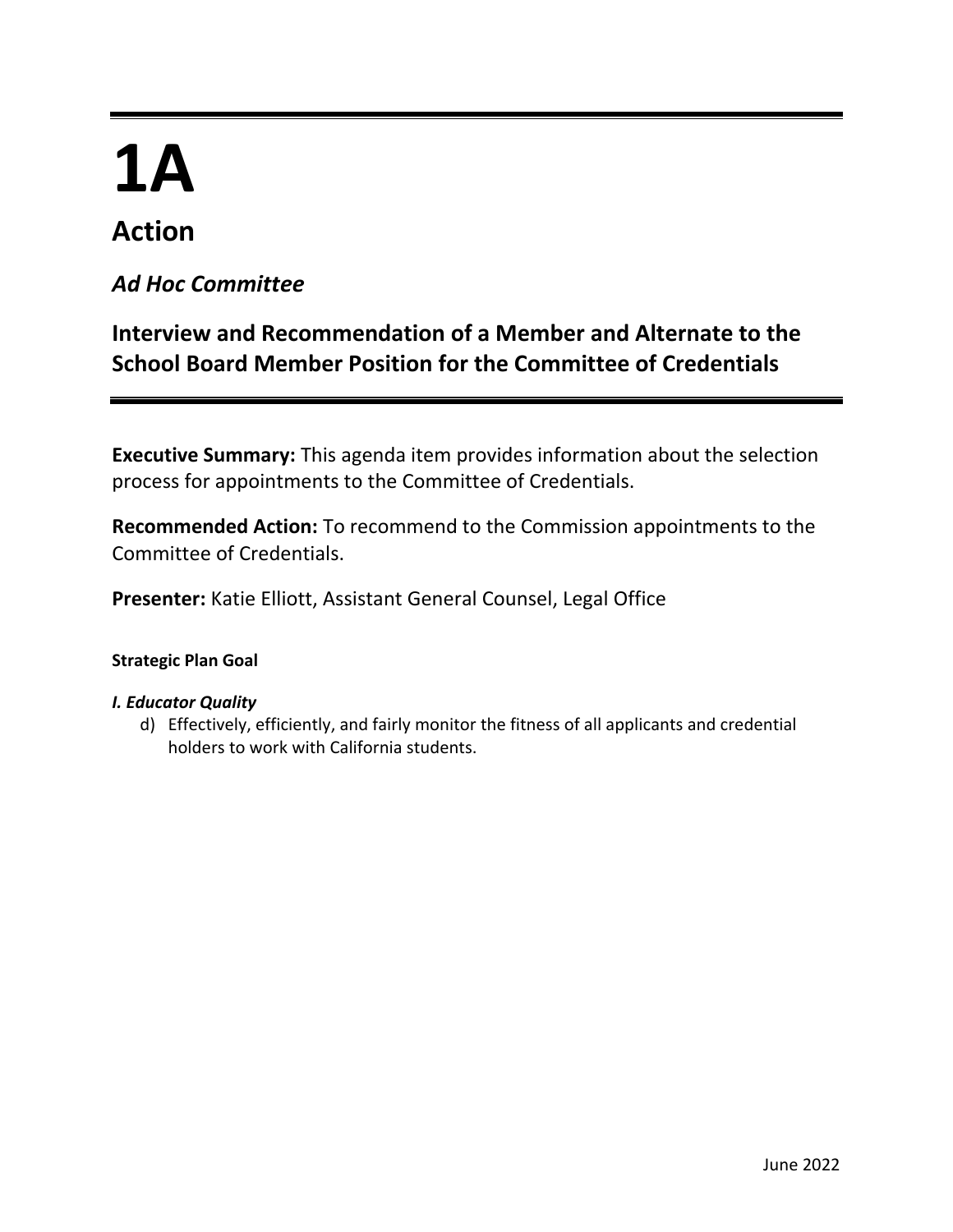## **Interview and Recommendation of a Member and Alternate to the School Board Member Position for the Committee of Credentials**

#### **Introduction**

The Ad Hoc Committee will interview, evaluate, and recommend appointments to the Committee of Credentials (COC).

#### **Background**

The COC is appointed by the Commission to review individuals for fitness to receive and/or retain credentials. The COC is comprised of seven members appointed by the Commission and consists of one Elementary Teacher, one Secondary Teacher, one School Board Member, one School Administrator, and three Public Members. The COC is under the direct supervision of the Commission (Education Code section 44242).

#### **Appointment and Composition of the COC**

Education Code section 44240, subdivisions (a) and (b)(1):

(a) The commission shall appoint a Committee of Credentials, consisting of seven persons for terms fixed by the commission but not to exceed two years. The committee shall include:

- (1) One member who shall be a full-time certified classroom teacher in the public elementary schools with not less than five years of classroom experience.
- (2) One member who shall be a full-time certified classroom teacher in the public secondary schools with not less than five years of classroom experience.
- (3) One member who shall be a certified administrative employee in the public schools.
- (4) One member who shall be a member of the governing board of a school district. A member of the governing board of a school district whose tenure on the governing board ends while serving a term on the committee may continue to serve the remainder of the term on the committee, but shall be ineligible for reappointment to the committee pursuant to this paragraph.
- (5) Three members who shall be representatives of the public. No person who is currently employed in a certificated position in the public schools or who is currently a member of the governing board of a school district or a county board of education shall be appointed as a public member.

(b) (1) (A) The commission may establish an alternate list of individuals qualified pursuant to subdivision (a) for the purpose of filling an unanticipated vacancy on the Committee of Credentials.